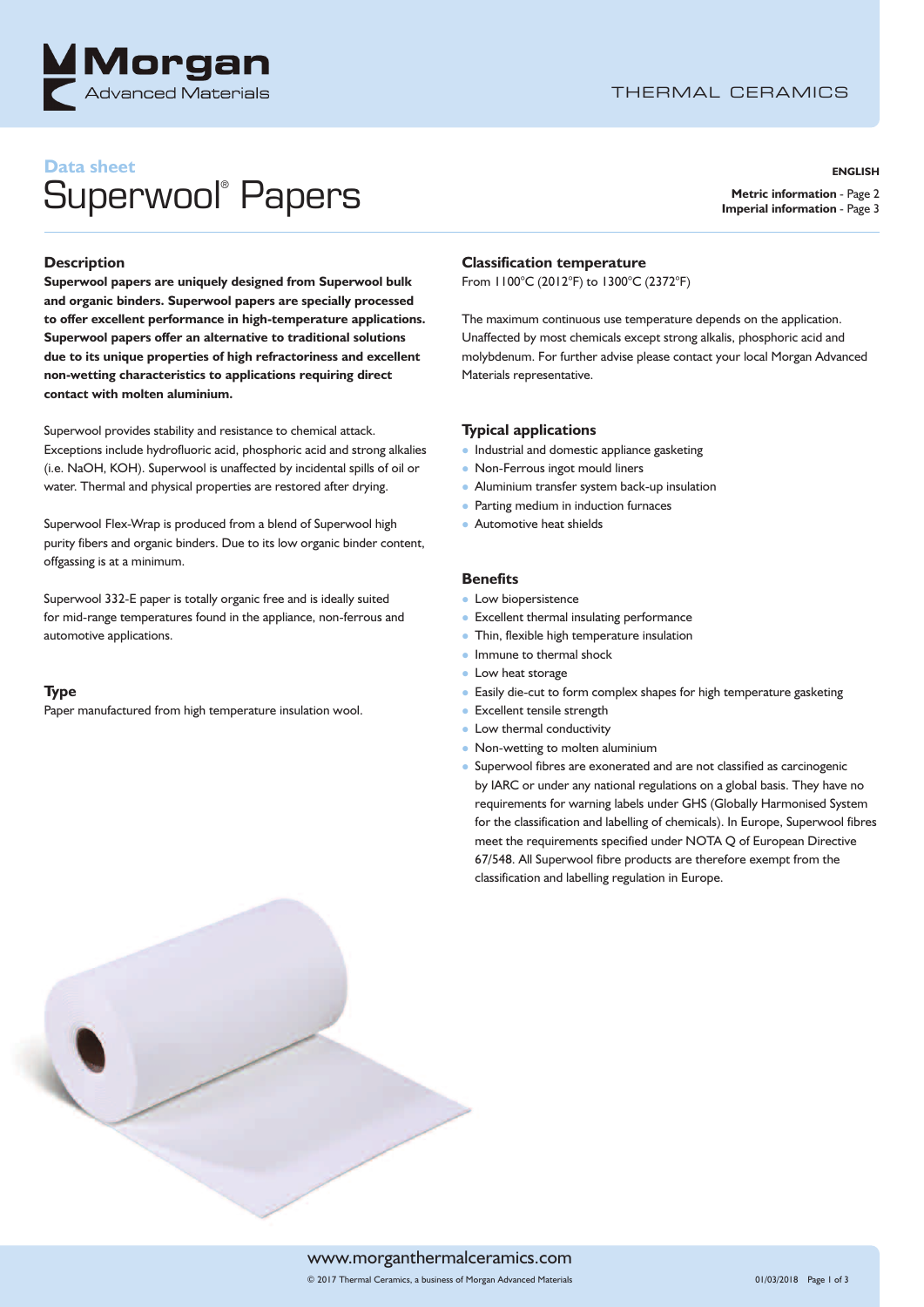

## THERMAL CERAMICS

# **Data sheet** Superwool ® Papers

**Metric information Manufactured in Europe**

## **Contact**

#### **Europe:**

Telephone: +44 (0) 151 334 4030

E-mail: marketing.tc@morganplc.com

## **North America:**

Telephone: +1 (706) 796 4200

#### E-mail:

northamerica.tc@morganplc.com

#### **South America:**

Telephone: +54 (11) 4373 4439

## E-mail:

marketing.tc@morganplc.com

#### **Asia:**

Telephone: +65 6595 0000

## E-mail: asia.mc@morganplc.com

Whilst the values and application inform in this datasheet are typical, they are given for guidance only. The values and the information given are subject to normal manufacturing variation and may be subject to change without notice. Morgan Advanced Materials – Thermal Ceramics makes no guarantees and gives no warranties about the suitability of a product and you should seek advice to confirm the product's suitability for use with Morgan Advanced Materials - Thermal Ceramics.

**SUPERWOOL** is a patented technology for high temperature insulation wools which have been developed to have a low bio persistence (information upon request). **SUPERWOOL** products may be covered by one or more of the following patents, or their foreign equiv

## **SUPERWOOL PLUS** and

**SUPERWOOL HT** products are covered by patent numbers: US5714421 and US7470641, US7651965, US7875566, EP1544177 and EP1725503

respectively. A list of foreign patent numbers is available upon request to Morgan Advanced Materials plc.

Morgan Advanced Materials plc Registered in England & Wales at Quadrant, 55-57 High Street, Windsor, Berkshire SL4 1LP UK Company No. 286773

|                                                | <b>Superwool</b><br><b>Plus Paper</b> | <b>Superwool Plus</b><br><b>Flex-Wrap</b> | <b>Superwool</b><br><b>Plus 332-E</b> | <b>Superwool</b><br><b>Plus LCF</b><br>Paper | <b>Superwool</b><br><b>HT Paper</b> | <b>Superwool</b><br><b>Plus MD</b><br><b>Black Paper</b> |
|------------------------------------------------|---------------------------------------|-------------------------------------------|---------------------------------------|----------------------------------------------|-------------------------------------|----------------------------------------------------------|
| Colour                                         | white                                 | white                                     | white                                 | white                                        | white                               | white, black                                             |
| Continuous Use Temperature, °C                 | 1000                                  | 1000                                      | 704                                   | $\blacksquare$                               | $\overline{\phantom{a}}$            | $\frac{1}{2}$                                            |
| Classification Temperature, °C                 | 1200                                  | 1100                                      | $\overline{\phantom{a}}$              | 1200                                         | 1300                                | 1200                                                     |
| Melting Temperature, °C                        | $\sim$                                | 1275                                      | 980                                   | $\blacksquare$                               | $\overline{\phantom{a}}$            | $\overline{\phantom{a}}$                                 |
| Denisty, kg/m <sup>3</sup>                     | $190 - 210$                           | 160-208                                   | $176 - 224$                           | $190 - 215$                                  | 220                                 | 230                                                      |
| Tensile strength, Mpa                          | >0.65                                 | 0.17                                      |                                       | >0.65                                        | >0.45                               | >0.65                                                    |
| Permanent Linear Shrinkage, % ENV (1094-1)     |                                       |                                           |                                       |                                              |                                     |                                                          |
| 4 hours @ 500°C                                | ÷,                                    | $\frac{1}{2}$                             | ÷,                                    | ä,                                           | ä,                                  | $<$ 2                                                    |
| after 24hrs @ 1000°C                           | $<$ 2                                 | $\overline{\phantom{a}}$                  | ä,                                    | ä,                                           | ä,                                  | $<$ 2                                                    |
| after 24hrs @ 1200°C                           | ÷.                                    | $\blacksquare$                            | $\blacksquare$                        | $<$ 2                                        | $\overline{\phantom{a}}$            | $\overline{\phantom{a}}$                                 |
| after 24hrs @ 1260°C                           | ÷,                                    | ÷,                                        | ä,                                    |                                              | $<$ 2                               | ÷,                                                       |
| Chemical Analysis, % weight basis after firing |                                       |                                           |                                       |                                              |                                     |                                                          |
| Al <sub>2</sub> O <sub>3</sub>                 |                                       | trace                                     | $\overline{\phantom{a}}$              |                                              | trace                               |                                                          |
| SiO <sup>2</sup>                               |                                       | 60-70                                     | 65                                    | 60-70                                        | 70-80                               |                                                          |
| $CaO + MgO$                                    |                                       | 29-42                                     | 30                                    | $30 - 37$                                    | $18-25$                             |                                                          |
| C                                              | ٠                                     | ٠                                         | ٠                                     | ٠                                            | $\overline{\phantom{a}}$            |                                                          |
| Organic binder                                 | $\overline{a}$                        | $\overline{\phantom{a}}$                  | $\overline{\phantom{a}}$              | $\overline{\phantom{a}}$                     | $\overline{\phantom{0}}$            |                                                          |
| Other                                          | ä,                                    | $\mathbf{L}$                              | 5                                     | $<$ 3                                        | $<$ 3                               |                                                          |
| Loss of Ignition, LOI                          | 8                                     | $2 - 5$                                   | $0.5$ max                             | $\overline{\phantom{0}}$                     | $5 - 10$                            | 12                                                       |
| Thermal Conductivity, W/m · K, per ASTM C201   |                                       |                                           |                                       |                                              |                                     |                                                          |
| $200^{\circ}$ C                                | 0.05                                  | ÷,                                        | ä,                                    | 0.04                                         | 0.04                                |                                                          |
| $260^{\circ}$ C                                | ÷,                                    | 0.06                                      | 0.05                                  | ÷,                                           | ÷,                                  | $\sim$                                                   |
| 400°C                                          | 0.07                                  | ä,                                        | $\overline{\phantom{a}}$              | 0.06                                         | 0.07                                |                                                          |
| 538°C                                          | $\omega$                              | 0.06                                      | 0.08                                  | $\sim$                                       | ÷.                                  | ٠                                                        |
| $600^{\circ}$ C                                | 0.11                                  | ÷.                                        | $\omega$                              | 0.09                                         | 0.10                                | ä,                                                       |
| 800°C                                          | 0.16                                  | $\overline{\phantom{a}}$                  | ä,                                    | 0.13                                         | 0.14                                |                                                          |
| 816°C                                          | $\sim$                                | 0.15                                      | $\overline{\phantom{a}}$              | $\overline{\phantom{a}}$                     | $\overline{\phantom{a}}$            | ä,                                                       |
| 982°C                                          | ÷.                                    | 0.19                                      | ä,                                    | ä,                                           | ä,                                  |                                                          |
| 1000°C                                         | 0.23                                  | ÷.                                        | ä,                                    | ä,                                           | 0.19                                | ä,                                                       |
|                                                |                                       |                                           |                                       |                                              |                                     |                                                          |

## **Availability and Packaging (Europe)**

Superwool Plus Paper is available in 1000mm, 610mm and 500mm wide rolls, packed in cartons. Superwool HT Paper is available in 500mm, 610mm, 1000mm and 1220mm wide rolls, packed in cartons. Non standard roll widths and lengths can also be supplied.

|                                          | Thickness, mm           | Length, mm      | Width, mm<br><b>Superwool Plus</b> | Width, mm<br><b>Superwool HT</b> |  |
|------------------------------------------|-------------------------|-----------------|------------------------------------|----------------------------------|--|
| Superwool Plus Paper                     | 0.5                     | 80              |                                    |                                  |  |
| Superwool Plus and<br>Superwool HT Paper | ı                       | 40              |                                    |                                  |  |
|                                          | $\overline{\mathbf{z}}$ | 20              |                                    | 500<br>1000<br>1220              |  |
|                                          | 3                       | 15              |                                    |                                  |  |
|                                          | $\overline{4}$          | $\overline{10}$ |                                    |                                  |  |
|                                          | 5                       | $\overline{10}$ | 1000<br>610                        |                                  |  |
|                                          | 6                       | $\overline{10}$ | 500                                |                                  |  |
|                                          | 7                       | 10              |                                    |                                  |  |
|                                          | 8                       | 10              |                                    |                                  |  |
|                                          | 9                       | 10              |                                    |                                  |  |
|                                          | 10                      | $\overline{10}$ |                                    |                                  |  |

1100°C - - - - - - 1200°C - - - 0.17 0.25 -

© 2017 Thermal Ceramics, a business of Morgan Advanced Materials 01/03/2018 Page 2 of 3